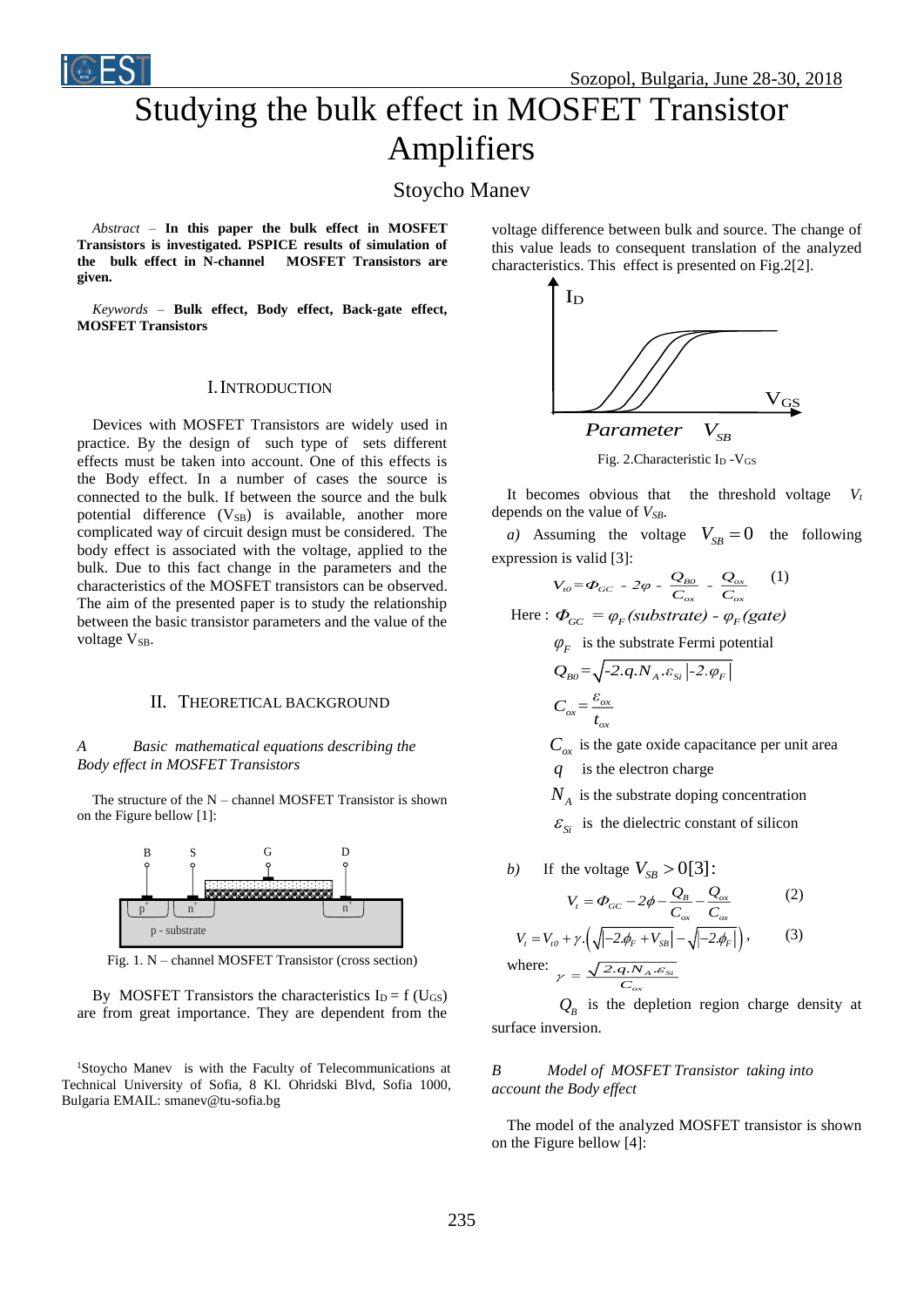



Fig. 3.Model of MOSFET transistor

The equation, describing the processes in this model is[4]:

$$
\dot{i}_{ds} = g_m \cdot v_{gs} + g_{mb} \cdot v_{bs} + \frac{1}{r_o} \cdot v_{ds}
$$
 (4)

Here:

$$
g_{mb} = \frac{\partial i_D}{\partial v_{bs}}\Big|_{V_{GS}, V_{DS}, V_{BS} = const} = \frac{\gamma g_m}{2\sqrt{-V_{BS} - 2\phi_p}} \text{ ,where } \phi_p \text{ is the}
$$

substrate Fermi potential (by NMOS transistors – p substrate)

The SPICE model of the MOSFET transistor depends on the nature and the complexity of the simulation. Accordingly the appropriate level of the SPICE transistor model should be chosen.

Using SPICE model with level 1 (Shichman - Hodges Model ) devices with gate length greater than 10 um are considered. If the channel length is less than 4 mm this model is inappropriate.

Level 2 SPICE model is based on Myer's model. It is improved compared to the model with level 1[5].

Advantage of this model is the inclusion of the subthreshold conduction [6]. By means of this model the channel length modulation effect can be examined [5].

Level 2 SPICE model has problems mostly concerning the numerical convergence [6].

Level 3 SPICE model is an empirical model. It is more precise and effective in comparison to the SPICE models Level 1 and Level 2. By means of SPICE model level 3 devices with gate length approx. 2µm can be analyzed [5].

This model takes into account as the subthreshold conduction, as well the narrow width and short – channel effects[6].

The PSPICE Model of the MOSFET transistors, used in the presented paper, is as follows $[6]$ , $[7]$ :

 .model NMOS LEVEL=3; PHI=0.7; TOX=9.5E-09 XJ=0.2U TPG=1; VTO=0.7; DELTA=8.8E-1; LD=5E-8; KP=1.56E-4; UO=420 ;THETA=2.3E-01; RSH=2.0; GAMMA=0.62; NSUB=1.40E+17; NFS=7.2E+11; VMAX=1.8E+5; ETA=2.125E-2; KAPPA=1E-1; CGDO=3E-10; CGSO=3E-10; CGBO=4.5E-10; CJ=5.5E-4; MJ=0.6; CJSW=3E-10; MJSW=0.35; PB=1.1[6]

Here PHI is the surface potential; TOX is the oxide thickness; XJ is the Metallurgical junction depth; TPG is the Gate material type (in the case, considered in simulation it is opposite to the substrate); VTO is the zerobias threshold voltage; KP is the transconductance; DELTA designates the width effect on threshold; LD is the lateral diffusion length; RSH is drain source diffusion sheet; GAMMA is bulk threshold parameter; NSUB is the Substrate doping density; NFS is the fast surface-state density; VMAX is the maximum drift velocity; ETA is the static feedback; KAPPA is the saturation field factor; CGDO is the Gate-Drain overlap; CGSO is the Gate - Source overlap; CGBO is the Gate-Bulk overlap; CJ is bulk p-n zero - bias bottom capacitance; MJ is bulk p-n bottom grading coefficient; CJSW is bulk p-n zero-bias perimeter capacitance; MJSW is bulk p-n sidewall grading coefficient; PB is the bilk p-n potential [7].

#### III. PSPICE MODELS OF THE ANALYZED CIRCUITS

For educational purposes, aimed toward examination of the Body effect in MOSFET transistor amplifiers in the presented paper several PSPICE circuit models are investigated.

#### *A Body effect and I<sup>D</sup> – VGS characteristics of the MOSFET transistors*

The PSPICE MOSFET circuit model for study of the relationship between the Bulk effect and the  $I_D - V_{GS}$ characteristics is shown on the Figure bellow.



Fig. 4. PSPICE circuit model for study of the relationship between the Bulk effect and the  $I_D - V_{GS}$ characteristics

DC sweep of the voltage, applied on the gate, is activated. With purpose to change the voltage on the bulk of the MOSFET transistor nested DC analysis is performed.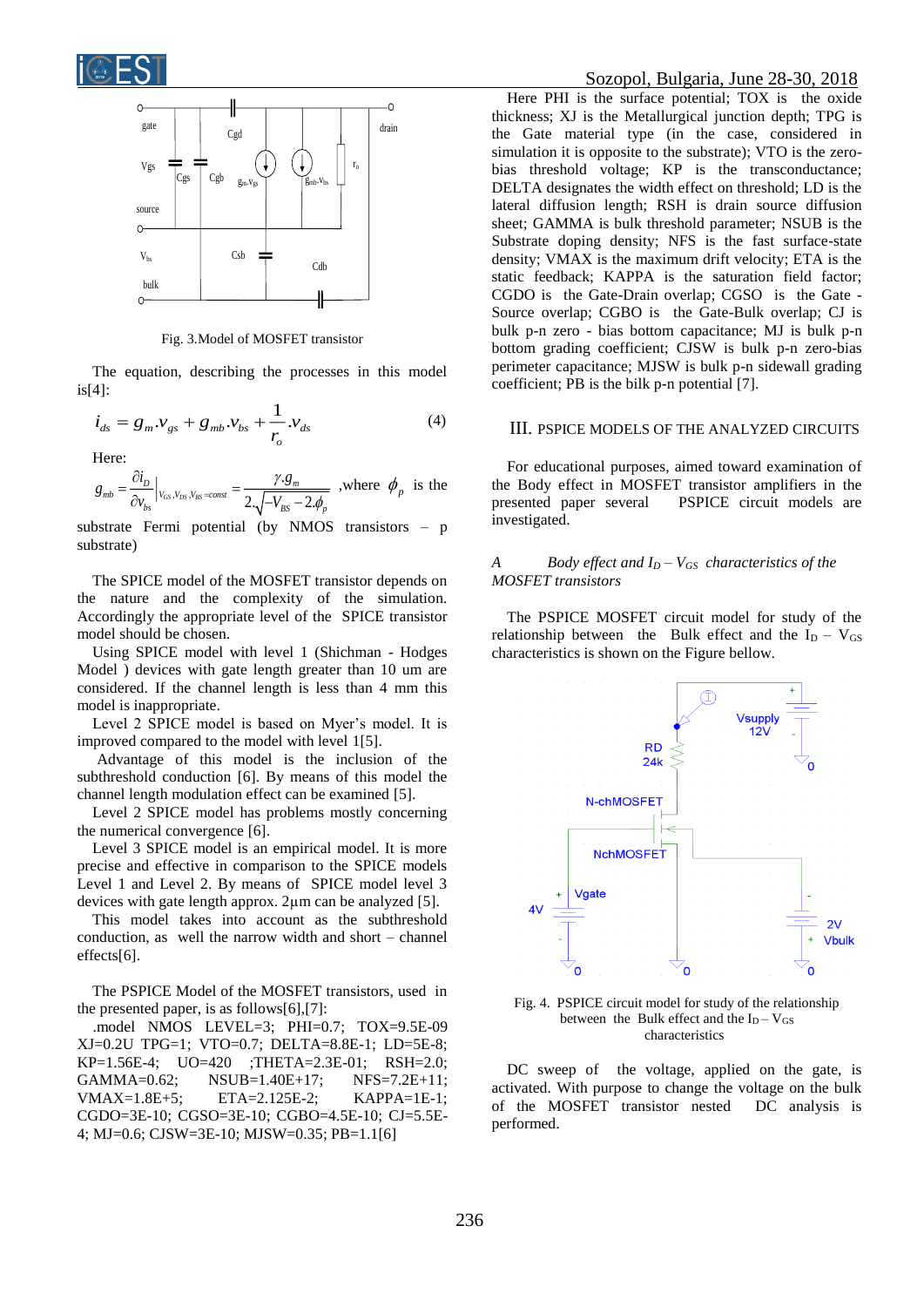

## *B Back gate effect and frequency response*

In order to examine the frequency response of the MOSFET amplifier by different (initially set) values of V<sub>SB</sub>, PSPICE circuit model, presented on Fig.6, is analyzed.



Fig. 5. PSPICE circuit model for AC analysis

The circuit, shown on Fig.5, is one stage common source MOSFET Transistor Amplifier. In order to perform AC analysis a sweep generator is applied on the input of the circuit.

#### IV. SIMULATION RESULTS AND ANALYZES

#### *A Results, concerning the I<sup>D</sup> – VGS characteristics of the MOSFET Transistor in the amplifier*

Results, obtained from PSPICE simulation of the circuit, shown on fig.4, are displayed bellow. A number of different values of the MOSFET Transistor Model parameter GAMMA have been used.

The graphical representation of the relationship:  $I_D = f(V_{GS})$  is displayed on Fig.6.

The results are obtained by following conditions:

 $GAMMA = 0.2$ 

channel length  $L = 2\mu m$ ,

width  $W = 16 \mu m$ ,

voltage Vsource-bulk  $(V_{SB})$  changing in the range:  $0V \div 8V$  with step = 2V



Fig. 6. Characteristics  $I_D = f (V_{GS})$  by GAMMA = 0,2 and changing parameter V<sub>SB</sub>

The increase of the Value of the parameter GAMMA leads to subsequent change in the characteristics:  $I_D = f(V_{GS})$ , as shown bellow.



Fig. 7. Characteristics  $I_D = f (V_{GS})$  by GAMMA = 0,62 and changing parameter V<sub>SB</sub>

The results from Fig.7 concern GAMMA Value  $= 0.62$ , which is typical value for this PSPICE MOSFET Transistor model [6].

The results, obtained after an increase of the value of GAMMA to value  $= 1$ , are presented on Fig.8.